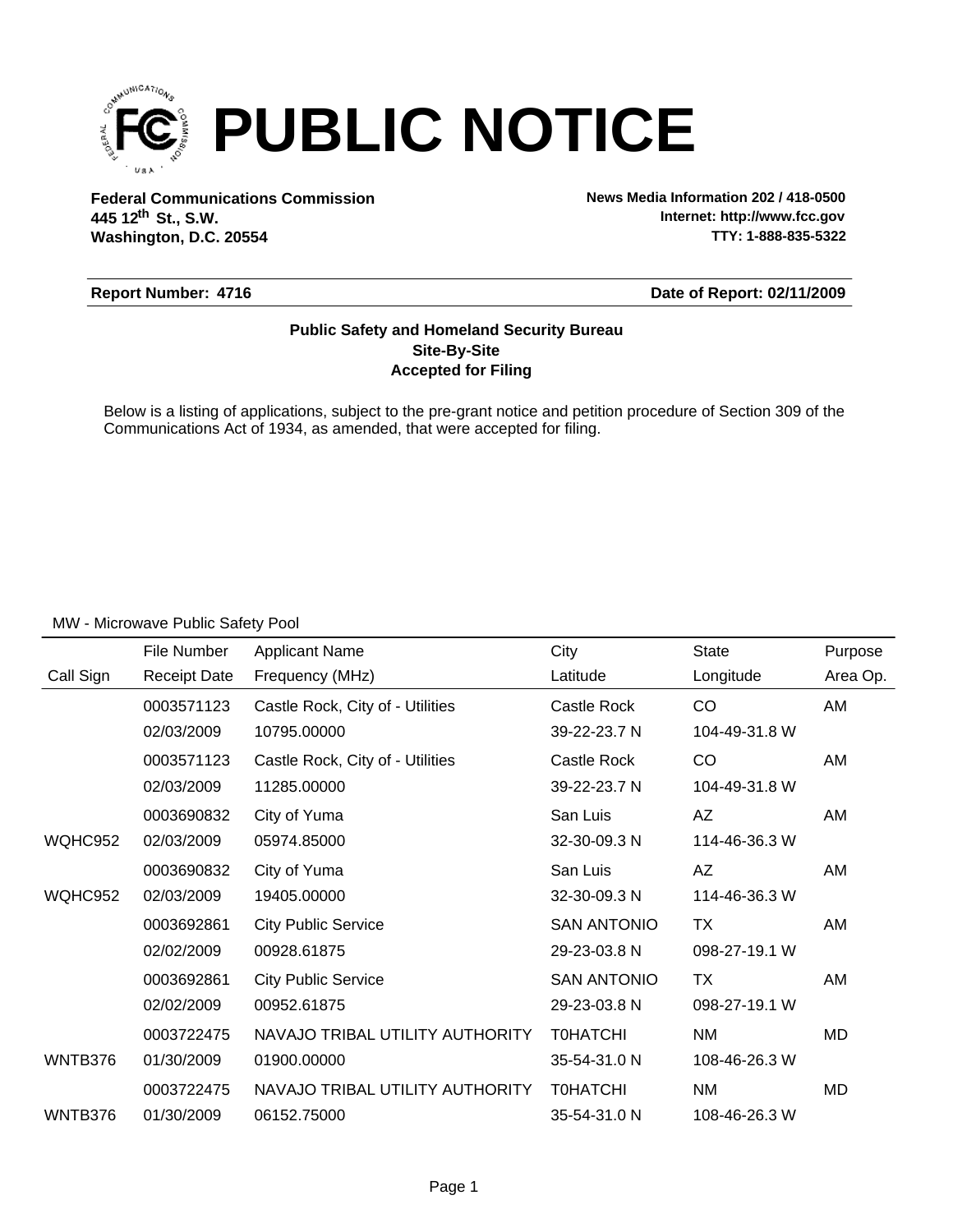|                | File Number              | <b>Applicant Name</b>                          | City                            | State                      | Purpose   |
|----------------|--------------------------|------------------------------------------------|---------------------------------|----------------------------|-----------|
| Call Sign      | <b>Receipt Date</b>      | Frequency (MHz)                                | Latitude                        | Longitude                  | Area Op.  |
|                | 0003722475               | NAVAJO TRIBAL UTILITY AUTHORITY T0HATCHI       |                                 | <b>NM</b>                  | <b>MD</b> |
| WNTB376        | 01/30/2009               | 06555.00000                                    | 35-54-31.0 N                    | 108-46-26.3 W              |           |
|                |                          |                                                |                                 |                            |           |
| WNTB376        | 0003722475<br>01/30/2009 | NAVAJO TRIBAL UTILITY AUTHORITY<br>06585.00000 | <b>TOHATCHI</b><br>35-54-31.0 N | <b>NM</b><br>108-46-26.3 W | MD        |
|                |                          |                                                |                                 |                            |           |
|                | 0003722475               | NAVAJO TRIBAL UTILITY AUTHORITY                | <b>TOHATCHI</b>                 | <b>NM</b>                  | <b>MD</b> |
| WNTB376        | 01/30/2009               | 06595.00000                                    | 35-54-31.0 N                    | 108-46-26.3 W              |           |
|                | 0003722926               | ARIZONA, STATE OF                              | SIERRA VISTA                    | AZ                         | MD        |
| <b>WHH735</b>  | 02/02/2009               | 06004.50000                                    | 31-33-59.3 N                    | 110-16-19.2 W              |           |
|                | 0003722926               | ARIZONA, STATE OF                              | SIERRA VISTA                    | AZ                         | MD        |
| <b>WHH735</b>  | 02/02/2009               | 06655.00000                                    | 31-33-59.3 N                    | 110-16-19.2 W              |           |
|                | 0003722926               | ARIZONA, STATE OF                              | SIERRA VISTA                    | AZ                         | MD        |
| <b>WHH735</b>  | 02/02/2009               | 06695.00000                                    | 31-33-59.3 N                    | 110-16-19.2 W              |           |
|                | 0003722930               | ARIZONA, STATE OF                              | <b>BISBEE</b>                   | AZ                         | MD        |
| KEX38          | 02/02/2009               | 06063.80000                                    | 31-28-20.3 N                    | 109-57-20.2 W              |           |
|                | 0003722930               | ARIZONA, STATE OF                              | <b>BISBEE</b>                   | AZ                         | MD        |
| KEX38          | 02/02/2009               | 06123.10000                                    | 31-28-20.3 N                    | 109-57-20.2 W              |           |
|                | 0003723062               | ARIZONA, STATE OF                              | <b>SCOTTSDALE</b>               | AZ                         | MD        |
| WNTQ410        | 02/02/2009               | 05945.20000                                    | 33-38-39.1 N                    | 111-48-43.5 W              |           |
|                | 0003723062               | ARIZONA, STATE OF                              | <b>SCOTTSDALE</b>               | AZ                         | MD        |
| <b>WNTQ410</b> | 02/02/2009               | 06063.80000                                    | 33-38-39.1 N                    | 111-48-43.5 W              |           |
|                | 0003723062               | ARIZONA, STATE OF                              | <b>SCOTTSDALE</b>               | AZ                         | MD        |
| <b>WNTQ410</b> | 02/02/2009               | 06745.62500                                    | 33-38-39.1 N                    | 111-48-43.5 W              |           |
|                | 0003723062               | ARIZONA, STATE OF                              | <b>SCOTTSDALE</b>               | AZ                         | MD        |
| WNTQ410        | 02/02/2009               | 10623.75000                                    | 33-38-39.1 N                    | 111-48-43.5 W              |           |
|                | 0003723062               | ARIZONA, STATE OF                              | SCOTTSDALE                      | AZ                         | MD        |
| WNTQ410        | 02/02/2009               | 10715.00000                                    | 33-38-39.1 N                    | 111-48-43.5 W              |           |
|                | 0003723077               | ARIZONA, STATE OF                              | <b>GLOBE</b>                    | AZ                         | MD        |
| KPL45          | 02/02/2009               | 06315.84000                                    | 33-17-37.2 N                    | 110-50-11.3 W              |           |
|                | 0003723077               | ARIZONA, STATE OF                              | <b>GLOBE</b>                    | AZ                         | MD        |
| KPL45          | 02/02/2009               | 11185.00000                                    | 33-17-37.2 N                    | 110-50-11.3 W              |           |
|                | 0003723089               | ARIZONA, STATE OF                              | SAFFORD                         | AZ                         | MD        |
| KPL49          | 02/02/2009               | 05945.20000                                    | 32-39-01.2 N                    | 109-50-55.2 W              |           |
|                | 0003723089               | ARIZONA, STATE OF                              | SAFFORD                         | AZ                         | MD        |
| KPL49          | 02/02/2009               | 06286.19000                                    | 32-39-01.2 N                    | 109-50-55.2 W              |           |
|                | 0003723089               | ARIZONA, STATE OF                              | <b>SAFFORD</b>                  | AZ                         | MD        |
| KPL49          | 02/02/2009               | 06775.00000                                    | 32-39-01.2 N                    | 109-50-55.2 W              |           |
|                | 0003723089               | ARIZONA, STATE OF                              | SAFFORD                         | AZ                         | MD        |
| KPL49          | 02/02/2009               | 06805.00000                                    | 32-39-01.2 N                    | 109-50-55.2 W              |           |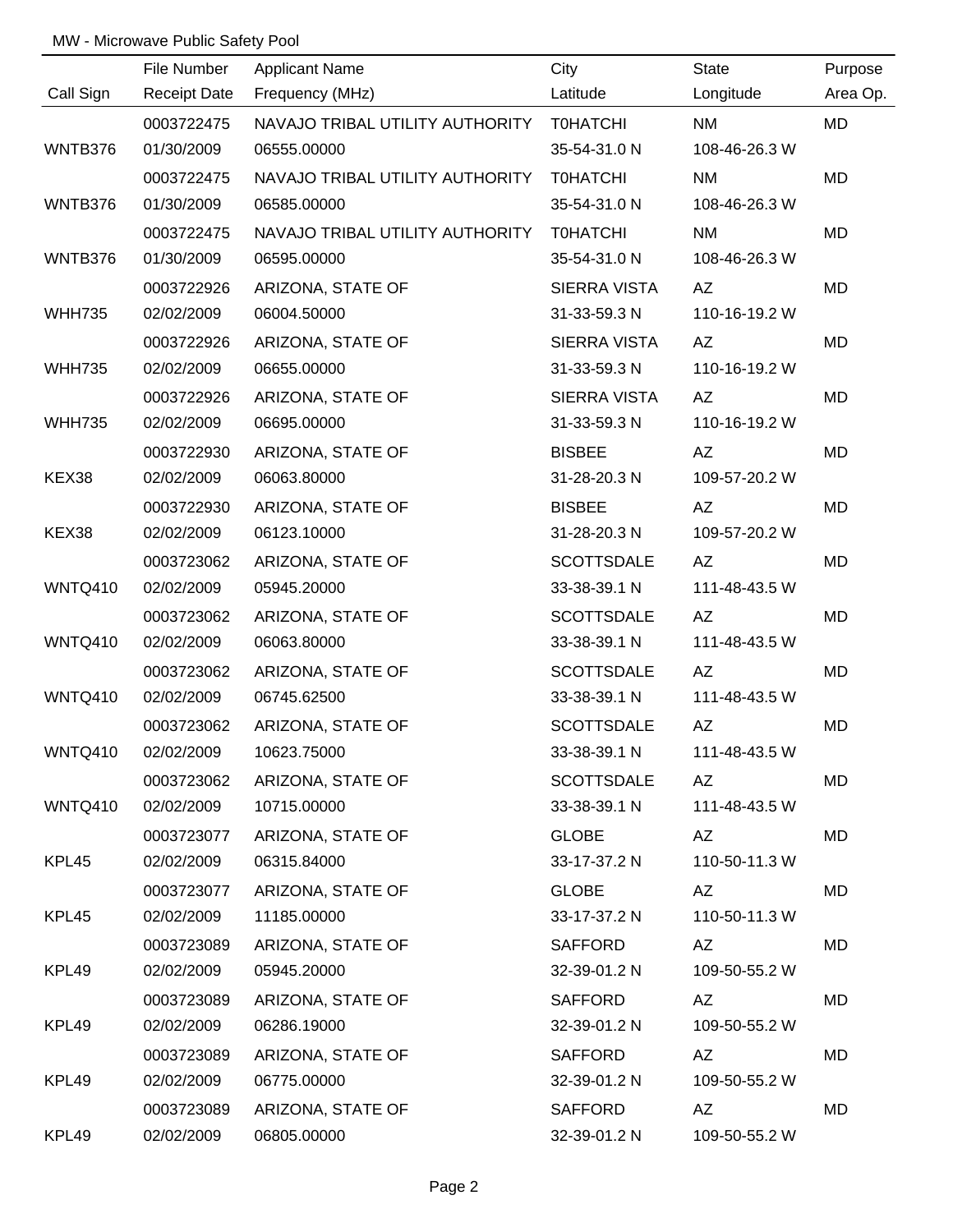|                | File Number         | <b>Applicant Name</b>                              | City         | State         | Purpose   |
|----------------|---------------------|----------------------------------------------------|--------------|---------------|-----------|
| Call Sign      | <b>Receipt Date</b> | Frequency (MHz)                                    | Latitude     | Longitude     | Area Op.  |
|                | 0003726172          | WASHINGTON COUNTY SHERIFF'S DE WEST BEND           |              | WI            | <b>MD</b> |
| WNER378        | 02/03/2009          | 02147.60000                                        | 43-25-42.0 N | 088-10-20.0 W |           |
|                | 0003726172          | WASHINGTON COUNTY SHERIFF'S DE WEST BEND           |              | WI            | MD        |
| WNER378        | 02/03/2009          | 06315.84000                                        | 43-25-42.0 N | 088-10-20.0 W |           |
|                | 0003726172          | WASHINGTON COUNTY SHERIFF'S DE WEST BEND           |              | WI            | MD        |
| WNER378        | 02/03/2009          | 06635.00000                                        | 43-25-42.0 N | 088-10-20.0 W |           |
|                | 0003726172          | WASHINGTON COUNTY SHERIFF'S DE WEST BEND           |              | WI            | MD        |
| WNER378        | 02/03/2009          | 11285.00000                                        | 43-25-42.0 N | 088-10-20.0 W |           |
|                | 0003726173          | WASHINGTON COUNTY SHERIFF'S DE RICHFIELD           |              | WI            | <b>MD</b> |
| WNER380        | 02/03/2009          | 02197.60000                                        | 43-13-47.2 N | 088-15-46.2 W |           |
|                | 0003726173          | WASHINGTON COUNTY SHERIFF'S DE RICHFIELD           |              | WI            | <b>MD</b> |
| <b>WNER380</b> | 02/03/2009          | 06197.24000                                        | 43-13-47.2 N | 088-15-46.2 W |           |
|                | 0003726174          | WASHINGTON COUNTY SHERIFF'S DE WEST BEND           |              | WI            | <b>MD</b> |
| WNER379        | 02/03/2009          | 02197.60000                                        | 43-26-28.0 N | 088-11-42.3 W |           |
|                | 0003726174          | WASHINGTON COUNTY SHERIFF'S DE WEST BEND           |              | WI            | <b>MD</b> |
| WNER379        | 02/03/2009          | 06286.19000                                        | 43-26-28.0 N | 088-11-42.3 W |           |
|                | 0003726174          | WASHINGTON COUNTY SHERIFF'S DE WEST BEND           |              | WI            | <b>MD</b> |
| WNER379        | 02/03/2009          | 10795.00000                                        | 43-26-28.0 N | 088-11-42.3 W |           |
|                | 0003726286          | WASHINGTON COUNTY SHERIFF'S DE POLK                |              | WI            | MD        |
| <b>WBH599</b>  | 02/03/2009          | 02147.60000                                        | 43-19-57.0 N | 088-15-36.0 W |           |
|                | 0003726286          | WASHINGTON COUNTY SHERIFF'S DE POLK                |              | WI            | MD        |
| <b>WBH599</b>  | 02/03/2009          | 05945.20000                                        | 43-19-57.0 N | 088-15-36.0 W |           |
|                | 0003726286          | WASHINGTON COUNTY SHERIFF'S DE POLK                |              | WI            | <b>MD</b> |
| <b>WBH599</b>  | 02/03/2009          | 05974.85000                                        | 43-19-57.0 N | 088-15-36.0 W |           |
|                | 0003726286          | WASHINGTON COUNTY SHERIFF'S DE POLK                |              | WI            | MD        |
| <b>WBH599</b>  | 02/03/2009          | 06063.80000                                        | 43-19-57.0 N | 088-15-36.0 W |           |
|                | 0003726286          | WASHINGTON COUNTY SHERIFF'S DE POLK                |              | WI            | MD        |
| <b>WBH599</b>  | 02/03/2009          | 06765.00000                                        | 43-19-57.0 N | 088-15-36.0 W |           |
|                | 0003726286          | WASHINGTON COUNTY SHERIFF'S DE POLK                |              | WI            | MD        |
| <b>WBH599</b>  | 02/03/2009          | 06795.00000                                        | 43-19-57.0 N | 088-15-36.0 W |           |
|                | 0003727256          | Minnesota, State ot                                | Oronoco      | MN            | MD        |
| WQCT701        | 02/04/2009          | 05945.20000                                        | 44-08-03.0 N | 092-35-15.0 W |           |
|                | 0003727328          | Minnesota, State of                                | Owatonna     | MN            | MD        |
| WQJE209        | 02/04/2009          | 06093.45000                                        | 44-00-48.6 N | 093-18-22.1 W |           |
|                | 0003728987          | PALM SPRINGS UNIFIED SCHOOL DIST DESERT HOT SPRICA |              |               | MD        |
| WPNL901        | 02/05/2009          | 17800.00000                                        | 33-57-52.0 N | 116-30-42.0 W |           |
|                | 0003728987          | PALM SPRINGS UNIFIED SCHOOL DIST DESERT HOT SPRICA |              |               | MD        |
| WPNL901        | 02/05/2009          | 21875.00000                                        | 33-57-52.0 N | 116-30-42.0 W |           |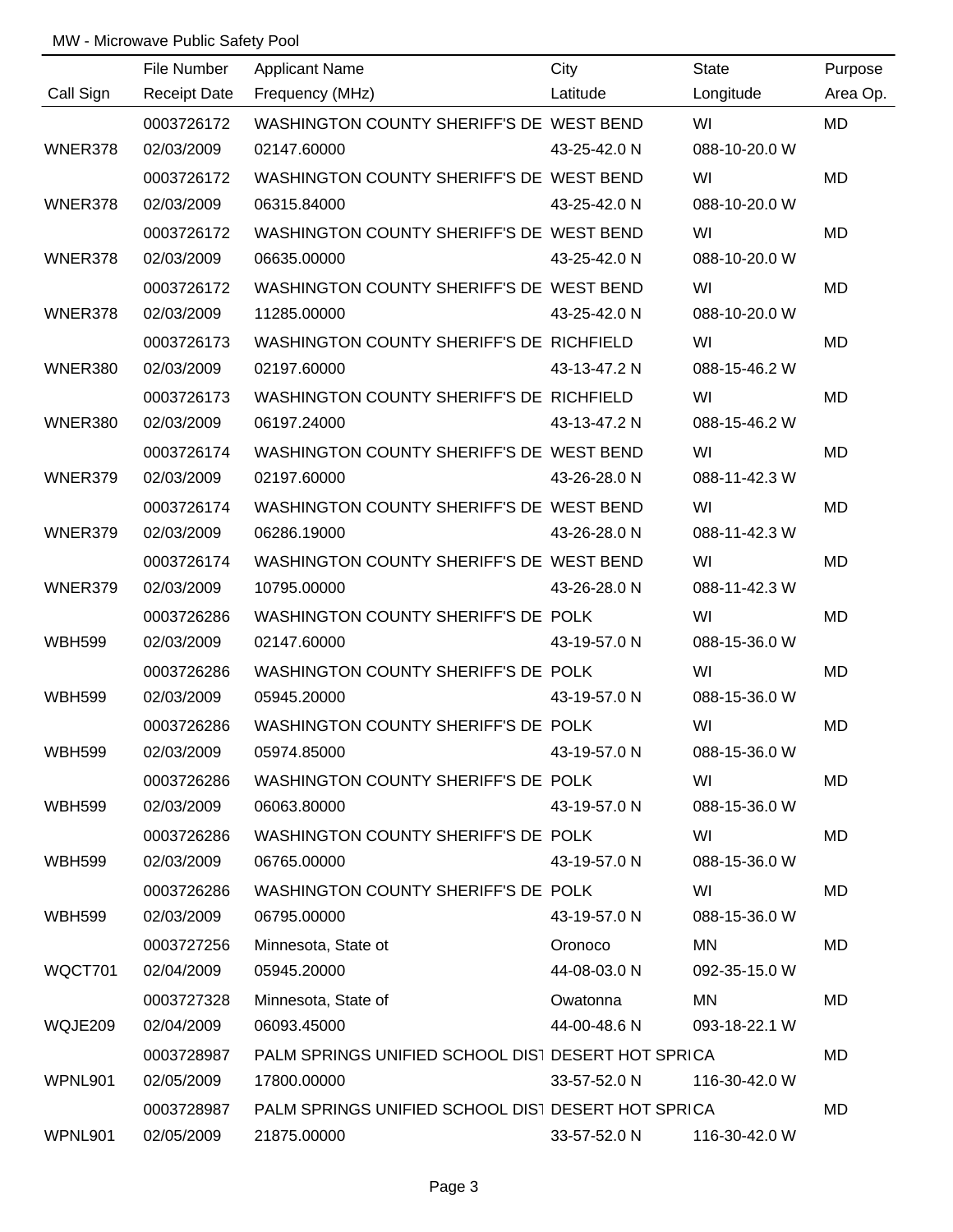|           | File Number         | <b>Applicant Name</b>                              | City                  | <b>State</b>  | Purpose   |
|-----------|---------------------|----------------------------------------------------|-----------------------|---------------|-----------|
| Call Sign | <b>Receipt Date</b> | Frequency (MHz)                                    | Latitude              | Longitude     | Area Op.  |
|           | 0003728987          | PALM SPRINGS UNIFIED SCHOOL DIST DESERT HOT SPRICA |                       |               | MD        |
| WPNL901   | 02/05/2009          | 22175.00000                                        | 33-57-52.0 N          | 116-30-42.0 W |           |
|           | 0003729114          | PALM SPRINGS UNIFIED SCHOOL DIST PALM SPRINGS      |                       | CA            | <b>MD</b> |
| WPNL911   | 02/05/2009          | 19525.00000                                        | 33-49-27.0 N          | 116-32-15.0 W |           |
|           | 0003729114          | PALM SPRINGS UNIFIED SCHOOL DIST PALM SPRINGS      |                       | CA            | MD        |
| WPNL911   | 02/05/2009          | 19575.00000                                        | 33-49-27.0 N          | 116-32-15.0 W |           |
|           | 0003729114          | PALM SPRINGS UNIFIED SCHOOL DIST PALM SPRINGS      |                       | CA            | <b>MD</b> |
| WPNL911   | 02/05/2009          | 19625.00000                                        | 33-49-27.0 N          | 116-32-15.0 W |           |
|           | 0003729114          | PALM SPRINGS UNIFIED SCHOOL DIST PALM SPRINGS      |                       | CA            | MD        |
| WPNL911   | 02/05/2009          | 19675.00000                                        | 33-49-27.0 N          | 116-32-15.0 W |           |
|           | 0003729114          | PALM SPRINGS UNIFIED SCHOOL DIST PALM SPRINGS      |                       | CA            | <b>MD</b> |
| WPNL911   | 02/05/2009          | 21875.00000                                        | 33-49-27.0 N          | 116-32-15.0 W |           |
|           | 0003729114          | PALM SPRINGS UNIFIED SCHOOL DIST PALM SPRINGS      |                       | CA            | MD        |
| WPNL911   | 02/05/2009          | 23525.00000                                        | 33-49-27.0 N          | 116-32-15.0 W |           |
|           | 0003729169          | LANE COUNTY SHERIFF'S OFFICE                       | Eugene                | <b>OR</b>     | MD        |
| WQFK765   | 02/05/2009          | 05945.20000                                        | 44-00-07.0 N          | 123-06-58.0 W |           |
|           | 0003729169          | LANE COUNTY SHERIFF'S OFFICE                       | Eugene                | <b>OR</b>     | MD        |
| WQFK765   | 02/05/2009          | 06004.50000                                        | 44-00-07.0 N          | 123-06-58.0 W |           |
|           | 0003729169          | LANE COUNTY SHERIFF'S OFFICE                       | Eugene                | <b>OR</b>     | <b>MD</b> |
| WQFK765   | 02/05/2009          | 06063.80000                                        | 44-00-07.0 N          | 123-06-58.0 W |           |
|           | 0003729169          | LANE COUNTY SHERIFF'S OFFICE                       | Eugene                | <b>OR</b>     | MD        |
| WQFK765   | 02/05/2009          | 06093.45000                                        | 44-00-07.0 N          | 123-06-58.0 W |           |
|           | 0003729553          | Palm Springs Unified School District               | <b>Cathedral City</b> | CA            | MD        |
| WQFU209   | 02/05/2009          | 19375.00000                                        | 33-49-41.6 N          | 116-28-29.3 W |           |
|           | 0003729553          | Palm Springs Unified School District               | <b>Cathedral City</b> | CA            | MD        |
| WQFU209   | 02/05/2009          | 19425.00000                                        | 33-49-41.6 N          | 116-28-29.3 W |           |
|           | 0003729553          | Palm Springs Unified School District               | <b>Cathedral City</b> | CA            | MD        |
| WQFU209   | 02/05/2009          | 19475.00000                                        | 33-49-41.6 N          | 116-28-29.3 W |           |
|           | 0003729553          | Palm Springs Unified School District               | <b>Cathedral City</b> | CA            | MD        |
| WQFU209   | 02/05/2009          | 23075.00000                                        | 33-49-41.6 N          | 116-28-29.3 W |           |
|           | 0003729553          | Palm Springs Unified School District               | <b>Cathedral City</b> | CA            | MD        |
| WQFU209   | 02/05/2009          | 23325.00000                                        | 33-49-41.6 N          | 116-28-29.3 W |           |
|           | 0003729553          | Palm Springs Unified School District               | Cathedral City        | CA            | MD        |
| WQFU209   | 02/05/2009          | 23525.00000                                        | 33-49-41.6 N          | 116-28-29.3 W |           |
|           | 0003729553          | Palm Springs Unified School District               | Cathedral City        | CA            | MD        |
| WQFU209   | 02/05/2009          | 23575.00000                                        | 33-49-41.6 N          | 116-28-29.3 W |           |
|           | 0003730335          | PALM SPRINGS UNIFIED SCHOOL DIST PALM SPRINGS      |                       | CA            | MD        |
| WPNL910   | 02/05/2009          | 17815.00000                                        | 33-49-03.1 N          | 116-31-19.9 W |           |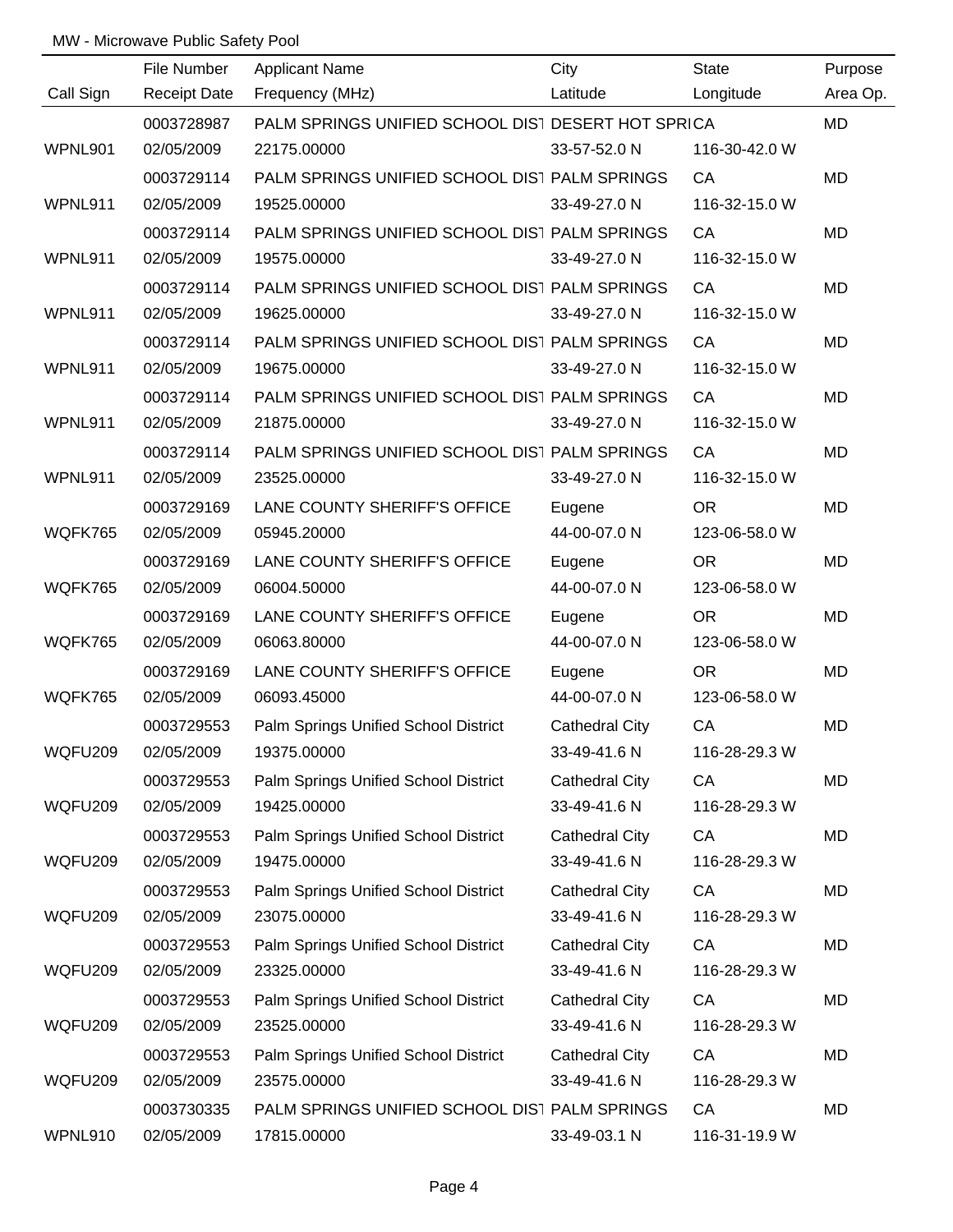|           | File Number         | <b>Applicant Name</b>                         | City         | <b>State</b>  | Purpose   |
|-----------|---------------------|-----------------------------------------------|--------------|---------------|-----------|
| Call Sign | <b>Receipt Date</b> | Frequency (MHz)                               | Latitude     | Longitude     | Area Op.  |
|           | 0003730335          | PALM SPRINGS UNIFIED SCHOOL DIST PALM SPRINGS |              | CA            | <b>MD</b> |
| WPNL910   | 02/05/2009          | 17865.00000                                   | 33-49-03.1 N | 116-31-19.9 W |           |
|           | 0003730335          | PALM SPRINGS UNIFIED SCHOOL DIST PALM SPRINGS |              | CA            | <b>MD</b> |
| WPNL910   | 02/05/2009          | 17915.00000                                   | 33-49-03.1 N | 116-31-19.9 W |           |
|           | 0003730335          | PALM SPRINGS UNIFIED SCHOOL DIST PALM SPRINGS |              | CA            | <b>MD</b> |
| WPNL910   | 02/05/2009          | 17965.00000                                   | 33-49-03.1 N | 116-31-19.9 W |           |
|           | 0003730335          | PALM SPRINGS UNIFIED SCHOOL DIST PALM SPRINGS |              | CA            | <b>MD</b> |
| WPNL910   | 02/05/2009          | 18015.00000                                   | 33-49-03.1 N | 116-31-19.9 W |           |
|           | 0003730335          | PALM SPRINGS UNIFIED SCHOOL DIST PALM SPRINGS |              | CA            | MD        |
| WPNL910   | 02/05/2009          | 18065.00000                                   | 33-49-03.1 N | 116-31-19.9 W |           |
|           | 0003730335          | PALM SPRINGS UNIFIED SCHOOL DIST PALM SPRINGS |              | CA            | <b>MD</b> |
| WPNL910   | 02/05/2009          | 18115.00000                                   | 33-49-03.1 N | 116-31-19.9 W |           |
|           | 0003730335          | PALM SPRINGS UNIFIED SCHOOL DIST PALM SPRINGS |              | CA            | MD        |
| WPNL910   | 02/05/2009          | 19360.00000                                   | 33-49-03.1 N | 116-31-19.9 W |           |
|           | 0003730335          | PALM SPRINGS UNIFIED SCHOOL DIST PALM SPRINGS |              | CA            | MD        |
| WPNL910   | 02/05/2009          | 22325.00000                                   | 33-49-03.1 N | 116-31-19.9 W |           |
|           | 0003730335          | PALM SPRINGS UNIFIED SCHOOL DIST PALM SPRINGS |              | CA            | MD        |
| WPNL910   | 02/05/2009          | 22375.00000                                   | 33-49-03.1 N | 116-31-19.9 W |           |
|           | 0003730335          | PALM SPRINGS UNIFIED SCHOOL DIST PALM SPRINGS |              | CA            | <b>MD</b> |
| WPNL910   | 02/05/2009          | 23075.00000                                   | 33-49-03.1 N | 116-31-19.9 W |           |
|           | 0003730335          | PALM SPRINGS UNIFIED SCHOOL DIST PALM SPRINGS |              | CA            | MD        |
| WPNL910   | 02/05/2009          | 23125.00000                                   | 33-49-03.1 N | 116-31-19.9 W |           |
|           | 0003730335          | PALM SPRINGS UNIFIED SCHOOL DIST PALM SPRINGS |              | CA            | MD        |
| WPNL910   | 02/05/2009          | 23175.00000                                   | 33-49-03.1 N | 116-31-19.9 W |           |
|           | 0003730335          | PALM SPRINGS UNIFIED SCHOOL DIST PALM SPRINGS |              | CA            | MD        |
| WPNL910   | 02/05/2009          | 23275.00000                                   | 33-49-03.1 N | 116-31-19.9 W |           |
|           | 0003730335          | PALM SPRINGS UNIFIED SCHOOL DIST PALM SPRINGS |              | CA            | MD        |
| WPNL910   | 02/05/2009          | 23375.00000                                   | 33-49-03.1 N | 116-31-19.9 W |           |
|           | 0003731411          | Fitchburg, City of                            | Fitchburg    | WI            | MD        |
| WQHH574   | 02/06/2009          | 21875.00000                                   | 43-00-08.6 N | 089-25-26.9 W |           |
|           | 0003731414          | Fitchburg, City of                            | Fitchburg    | WI            | MD        |
| WQHH784   | 02/06/2009          | 23075.00000                                   | 43-00-29.2 N | 089-28-08.3 W |           |
|           | 0003722473          | NAVAJO TRIBAL UTILITY AUTHORITY               | Nageezi      | <b>NM</b>     | <b>NE</b> |
|           | 01/30/2009          | 10715.00000                                   | 36-15-45.4 N | 107-44-43.4 W |           |
|           | 0003722474          | NAVAJO TRIBAL UTILITY AUTHORITY               | Nageezi      | <b>NM</b>     | <b>NE</b> |
|           | 01/30/2009          | 06745.00000                                   | 36-12-55.2 N | 107-33-38.4 W |           |
|           | 0003722474          | NAVAJO TRIBAL UTILITY AUTHORITY               | Nageezi      | <b>NM</b>     | <b>NE</b> |
|           | 01/30/2009          | 11215.00000                                   | 36-12-55.2 N | 107-33-38.4 W |           |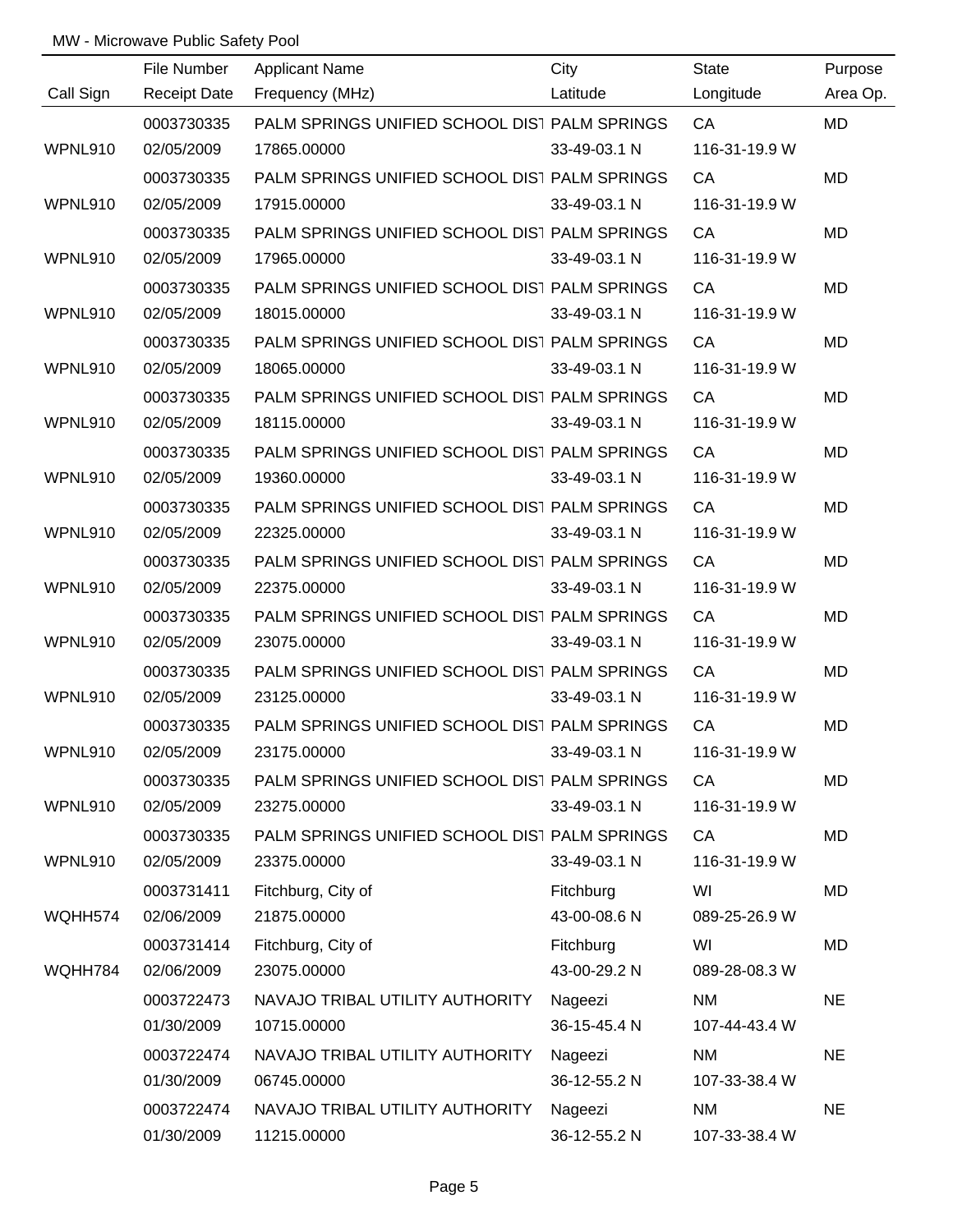|           | File Number         | <b>Applicant Name</b>                                 | City         | State         | Purpose   |
|-----------|---------------------|-------------------------------------------------------|--------------|---------------|-----------|
| Call Sign | <b>Receipt Date</b> | Frequency (MHz)                                       | Latitude     | Longitude     | Area Op.  |
|           | 0003722479          | San Diego Unified School District                     | San Diego    | CA            | <b>NE</b> |
|           | 01/30/2009          | 17845.00000                                           | 32-49-47.5 N | 117-09-41.0 W |           |
|           | 0003722480          | San Diego Unified School District                     | San Diego    | CA            | <b>NE</b> |
|           | 01/30/2009          | 19405.00000                                           | 32-49-41.1 N | 117-09-48.4 W |           |
|           | 0003722949          | State of Aroizona, Dept. of Public Safety Dos Cabasas |              | AZ            | <b>NE</b> |
|           | 02/02/2009          | 06315.84000                                           | 32-13-02.7 N | 109-35-14.6 W |           |
|           | 0003723242          | CLEARWIRE SPECTRUM HOLDINGS II BREMERTON              |              | <b>WA</b>     | <b>NE</b> |
|           | 02/02/2009          | 10855.00000                                           | 47-33-18.9 N | 122-40-51.0 W |           |
|           | 0003723242          | CLEARWIRE SPECTRUM HOLDINGS II BREMERTON              |              | <b>WA</b>     | <b>NE</b> |
|           | 02/02/2009          | 10935.00000                                           | 47-33-18.9 N | 122-40-51.0 W |           |
|           | 0003723242          | CLEARWIRE SPECTRUM HOLDINGS II BREMERTON              |              | <b>WA</b>     | <b>NE</b> |
|           | 02/02/2009          | 11095.00000                                           | 47-33-18.9 N | 122-40-51.0 W |           |
|           | 0003723242          | CLEARWIRE SPECTRUM HOLDINGS II BREMERTON              |              | <b>WA</b>     | <b>NE</b> |
|           | 02/02/2009          | 11175.00000                                           | 47-33-18.9 N | 122-40-51.0 W |           |
|           | 0003723242          | CLEARWIRE SPECTRUM HOLDINGS II BREMERTON              |              | <b>WA</b>     | <b>NE</b> |
|           | 02/02/2009          | 21875.00000                                           | 47-33-18.9 N | 122-40-51.0 W |           |
|           | 0003723242          | CLEARWIRE SPECTRUM HOLDINGS II BREMERTON              |              | <b>WA</b>     | <b>NE</b> |
|           | 02/02/2009          | 21975.00000                                           | 47-33-18.9 N | 122-40-51.0 W |           |
|           | 0003723359          | OKLAHOMA DEPARTMENT OF TRANSF BRIDGEPORT              |              | OK            | <b>NE</b> |
|           | 02/02/2009          | 06034.15000                                           | 35-31-44.8 N | 098-14-08.6 W |           |
|           | 0003725265          | STATE OF TENNESSEE DEPARTMENT Jackson                 |              | <b>TN</b>     | <b>NE</b> |
|           | 02/03/2009          | 10553.12500                                           | 35-39-26.5 N | 088-45-43.3 W |           |
|           | 0003725266          | STATE OF TENNESSEE DEPARTMENT JACKSON                 |              | <b>TN</b>     | <b>NE</b> |
|           | 02/03/2009          | 10618.12500                                           | 35-40-19.3 N | 088-49-52.1 W |           |
|           | 0003726167          | WASHINGTON COUNTY SHERIFF'S DE HARTFORD               |              | WI            | <b>NE</b> |
|           | 02/03/2009          | 06226.89000                                           | 43-16-14.8 N | 088-22-39.6 W |           |
|           | 0003726167          | WASHINGTON COUNTY SHERIFF'S DE HARTFORD               |              | WI            | <b>NE</b> |
|           | 02/03/2009          | 06256.54000                                           | 43-16-14.8 N | 088-22-39.6 W |           |
|           | 0003726167          | WASHINGTON COUNTY SHERIFF'S DE HARTFORD               |              | WI            | <b>NE</b> |
|           | 02/03/2009          | 10875.00000                                           | 43-16-14.8 N | 088-22-39.6 W |           |
|           | 0003726168          | WASHINGTON COUNTY SHERIFF'S DE Hartford               |              | WI            | <b>NE</b> |
|           | 02/03/2009          | 11365.00000                                           | 43-19-10.5 N | 088-22-49.9 W |           |
|           | 0003726169          | WASHINGTON COUNTY SHERIFF'S DE Germantown             |              | WI            | <b>NE</b> |
|           | 02/03/2009          | 06605.00000                                           | 43-13-12.0 N | 088-07-06.0 W |           |
|           | 0003726171          | WASHINGTON COUNTY SHERIFF'S DE KOHLSVILLE             |              | WI            | <b>NE</b> |
|           | 02/03/2009          | 06004.50000                                           | 43-29-17.0 N | 088-21-47.0 W |           |
|           | 0003726171          | WASHINGTON COUNTY SHERIFF'S DE KOHLSVILLE             |              | WI            | <b>NE</b> |
|           | 02/03/2009          | 06034.15000                                           | 43-29-17.0 N | 088-21-47.0 W |           |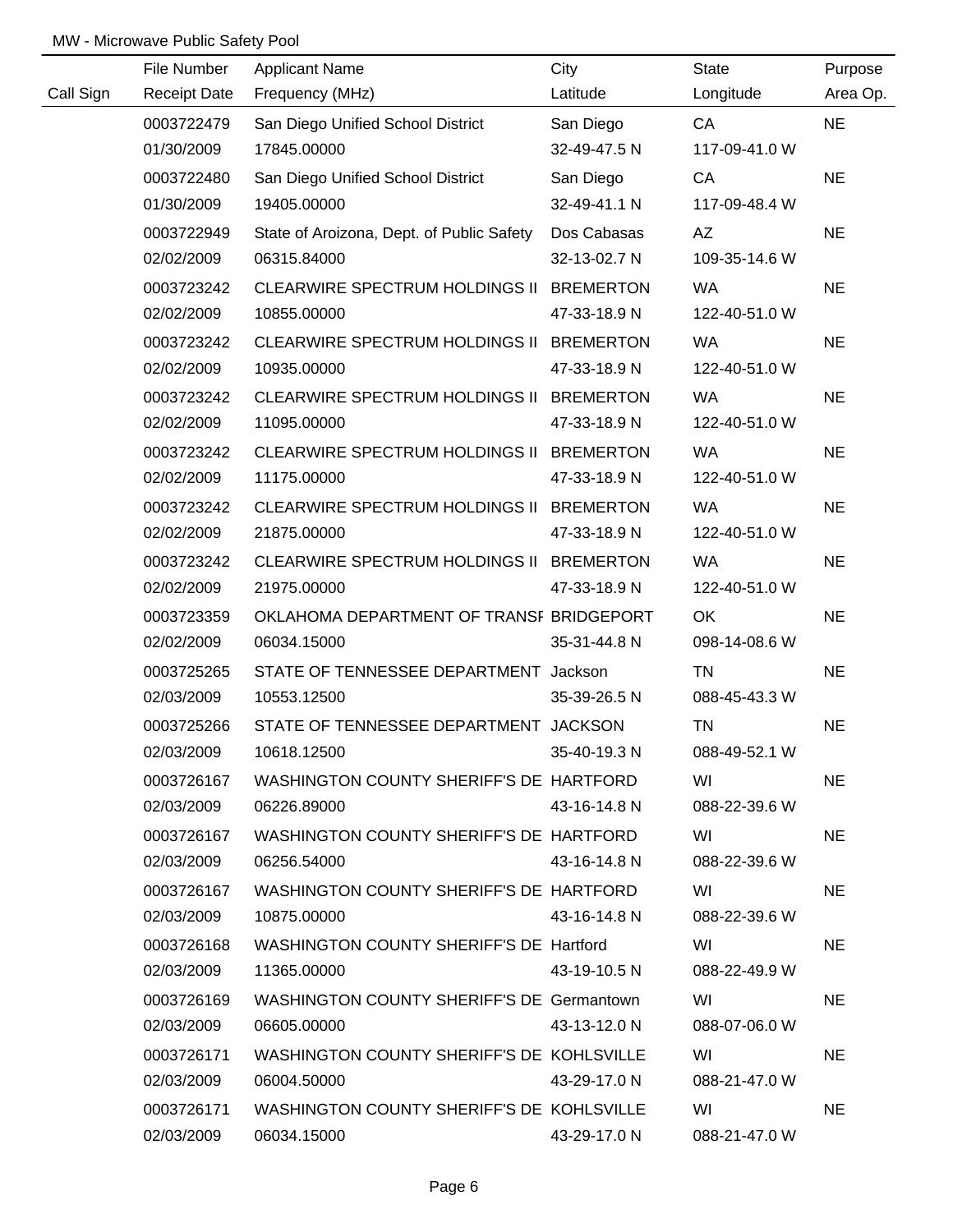| City<br>File Number<br><b>Applicant Name</b>                              | State         | Purpose              |
|---------------------------------------------------------------------------|---------------|----------------------|
| Call Sign<br><b>Receipt Date</b><br>Frequency (MHz)<br>Latitude           | Longitude     | Area Op.             |
| Minnesota, State of<br>Dodge Center<br>0003727640                         | MN            | <b>NE</b>            |
| 44-03-08.2 N<br>02/04/2009<br>06197.24000                                 | 092-54-03.7 W |                      |
| Dodge Center<br>0003727640<br>Minnesota, State of                         | MN            | <b>NE</b>            |
| 02/04/2009<br>06345.49000<br>44-03-08.2 N                                 | 092-54-03.7 W |                      |
| 0003728884<br>OKLAHOMA DEPARTMENT OF TRANSF Buffalo                       | OK            | <b>NE</b>            |
| 02/05/2009<br>05945.20000<br>36-39-57.2 N                                 | 099-38-29.9 W |                      |
| 0003729113<br>COLUMBUS, GA POLICE DEPARTMENT                              |               | <b>NE</b>            |
| 06430.00000<br>02/05/2009                                                 |               | $\circ$              |
| 0003729113<br>COLUMBUS, GA POLICE DEPARTMENT                              |               | <b>NE</b>            |
| 02/05/2009<br>06438.00000                                                 |               | $\circ$              |
| COLUMBUS, GA POLICE DEPARTMENT<br>0003729113                              |               | <b>NE</b>            |
| 06446.00000<br>02/05/2009                                                 |               | $\circ$              |
| COLUMBUS, GA POLICE DEPARTMENT<br>0003729113                              |               | <b>NE</b>            |
| 02/05/2009<br>06455.00000                                                 |               | $\circ$              |
| 0003729113<br>COLUMBUS, GA POLICE DEPARTMENT                              |               | <b>NE</b>            |
| 02/05/2009<br>06463.00000                                                 |               | $\circ$              |
| COLUMBUS, GA POLICE DEPARTMENT<br>0003729113                              |               | <b>NE</b>            |
| 02/05/2009<br>06471.00000                                                 |               | $\mathsf O$          |
| 0003729113<br>COLUMBUS, GA POLICE DEPARTMENT                              |               | <b>NE</b>            |
| 02/05/2009<br>06480.00000                                                 |               | $\circ$              |
| 0003729113<br>COLUMBUS, GA POLICE DEPARTMENT                              |               | <b>NE</b>            |
| 02/05/2009<br>06488.00000                                                 |               | O                    |
| 0003729113<br>COLUMBUS, GA POLICE DEPARTMENT                              |               | <b>NE</b>            |
| 02/05/2009<br>06496.00000                                                 |               | O                    |
| 0003729113<br>COLUMBUS, GA POLICE DEPARTMENT                              |               | <b>NE</b>            |
| 02/05/2009<br>06505.00000                                                 |               | $\circ$              |
| 0003729113<br>COLUMBUS, GA POLICE DEPARTMENT                              |               | <b>NE</b>            |
| 06513.00000<br>02/05/2009                                                 |               | $\circ$              |
| 0003729113<br>COLUMBUS, GA POLICE DEPARTMENT                              |               | <b>NE</b>            |
| 02/05/2009<br>06521.00000                                                 |               | $\circ$              |
| 0003729150<br>COLUMBUS, GA POLICE DEPARTMENT                              |               | <b>NE</b>            |
| 02/05/2009<br>06430.00000                                                 |               | $\circ$              |
| 0003729150<br>COLUMBUS, GA POLICE DEPARTMENT<br>02/05/2009<br>06438.00000 |               | <b>NE</b><br>$\circ$ |
|                                                                           |               |                      |
| 0003729150<br>COLUMBUS, GA POLICE DEPARTMENT<br>02/05/2009<br>06446.00000 |               | <b>NE</b><br>O       |
| 0003729150                                                                |               | <b>NE</b>            |
| COLUMBUS, GA POLICE DEPARTMENT<br>06455.00000<br>02/05/2009               |               | O                    |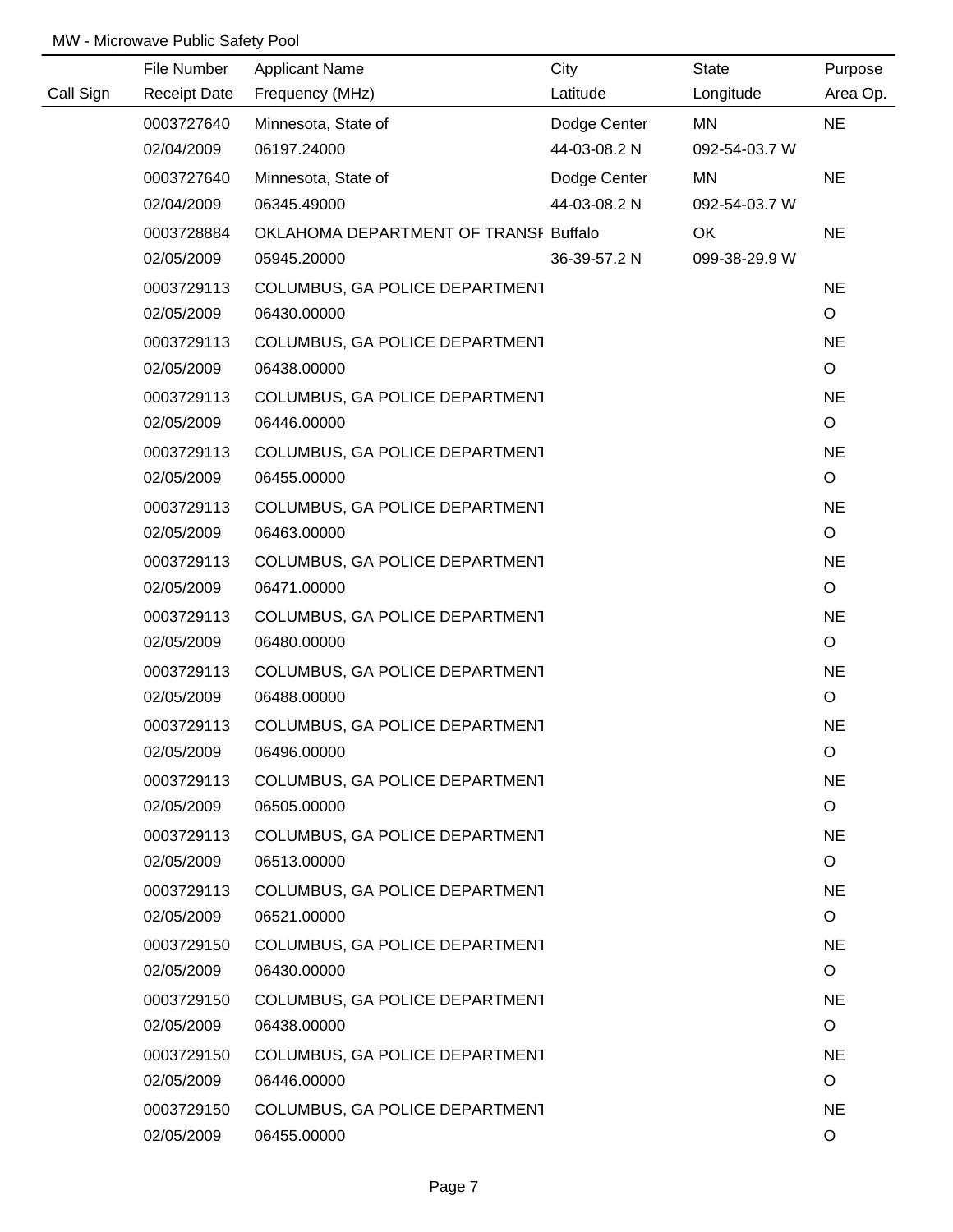|           | File Number         | <b>Applicant Name</b>          | City                   | <b>State</b>  | Purpose     |
|-----------|---------------------|--------------------------------|------------------------|---------------|-------------|
| Call Sign | <b>Receipt Date</b> | Frequency (MHz)                | Latitude               | Longitude     | Area Op.    |
|           | 0003729150          | COLUMBUS, GA POLICE DEPARTMENT |                        |               | <b>NE</b>   |
|           | 02/05/2009          | 06463.00000                    |                        |               | $\circ$     |
|           | 0003729150          | COLUMBUS, GA POLICE DEPARTMENT |                        |               | <b>NE</b>   |
|           | 02/05/2009          | 06471.00000                    |                        |               | $\circ$     |
|           | 0003729150          | COLUMBUS, GA POLICE DEPARTMENT |                        |               | <b>NE</b>   |
|           | 02/05/2009          | 06480.00000                    |                        |               | $\circ$     |
|           | 0003729150          | COLUMBUS, GA POLICE DEPARTMENT |                        |               | <b>NE</b>   |
|           | 02/05/2009          | 06488.00000                    |                        |               | $\circ$     |
|           | 0003729150          | COLUMBUS, GA POLICE DEPARTMENT |                        |               | <b>NE</b>   |
|           | 02/05/2009          | 06496.00000                    |                        |               | $\circ$     |
|           | 0003729150          | COLUMBUS, GA POLICE DEPARTMENT |                        |               | <b>NE</b>   |
|           | 02/05/2009          | 06505.00000                    |                        |               | $\circ$     |
|           | 0003729150          | COLUMBUS, GA POLICE DEPARTMENT |                        |               | <b>NE</b>   |
|           | 02/05/2009          | 06513.00000                    |                        |               | $\circ$     |
|           | 0003729150          | COLUMBUS, GA POLICE DEPARTMENT |                        |               | <b>NE</b>   |
|           | 02/05/2009          | 06521.00000                    |                        |               | $\mathsf O$ |
|           | 0003729166          | LANE COUNTY SHERIFF'S OFFICE   | Corvallis              | OR.           | <b>NE</b>   |
|           | 02/05/2009          | 06795.00000                    | 44-34-42.3 N           | 123-15-16.6 W |             |
|           | 0003729172          | LANE COUNTY SHERIFF'S OFFICE   | Albany                 | <b>OR</b>     | <b>NE</b>   |
|           | 02/05/2009          | 06765.00000                    | 44-37-47.3 N           | 123-05-50.6 W |             |
|           | 0003729174          | LANE COUNTY SHERIFF'S OFFICE   | Coos Bay               | <b>OR</b>     | <b>NE</b>   |
|           | 02/05/2009          | 05974.85000                    | 43-32-01.6 N           | 124-10-31.6 W |             |
|           | 0003729177          | LANE COUNTY SHERIFF'S OFFICE   | <b>ROSEBURG</b>        | <b>OR</b>     | <b>NE</b>   |
|           | 02/05/2009          | 06785.00000                    | 43-12-20.0 N           | 123-21-53.0 W |             |
|           | 0003729180          | LANE COUNTY SHERIFF'S OFFICE   | Horton                 | OR.           | <b>NE</b>   |
|           | 02/05/2009          | 06345.49000                    | 44-16-46.4 N           | 123-35-27.0 W |             |
|           | 0003729180          | LANE COUNTY SHERIFF'S OFFICE   | Horton                 | OR .          | <b>NE</b>   |
|           | 02/05/2009          | 06375.14000                    | 44-16-46.4 N           | 123-35-27.0 W |             |
|           | 0003729180          | LANE COUNTY SHERIFF'S OFFICE   | Horton                 | OR .          | <b>NE</b>   |
|           | 02/05/2009          | 06775.00000                    | 44-16-46.4 N           | 123-35-27.0 W |             |
|           | 0003729183          | LANE COUNTY SHERIFF'S OFFICE   | <b>Brownsville</b>     | OR .          | <b>NE</b>   |
|           | 02/05/2009          | 06605.00000                    | 44-26-11.6 N           | 122-59-05.6 W |             |
|           | 0003729183          | LANE COUNTY SHERIFF'S OFFICE   | <b>Brownsville</b>     | OR.           | <b>NE</b>   |
|           | 02/05/2009          | 06635.00000                    | 44-26-11.6 N           | 122-59-05.6 W |             |
|           | 0003729185          | LANE COUNTY SHERIFF'S OFFICE   | Siuslaw National Fo OR |               | <b>NE</b>   |
|           | 02/05/2009          | 06123.10000                    | 43-55-40.3 N           | 123-53-30.2 W |             |
|           | 0003729185          | LANE COUNTY SHERIFF'S OFFICE   | Siuslaw National Fo OR |               | <b>NE</b>   |
|           | 02/05/2009          | 06226.89000                    | 43-55-40.3 N           | 123-53-30.2 W |             |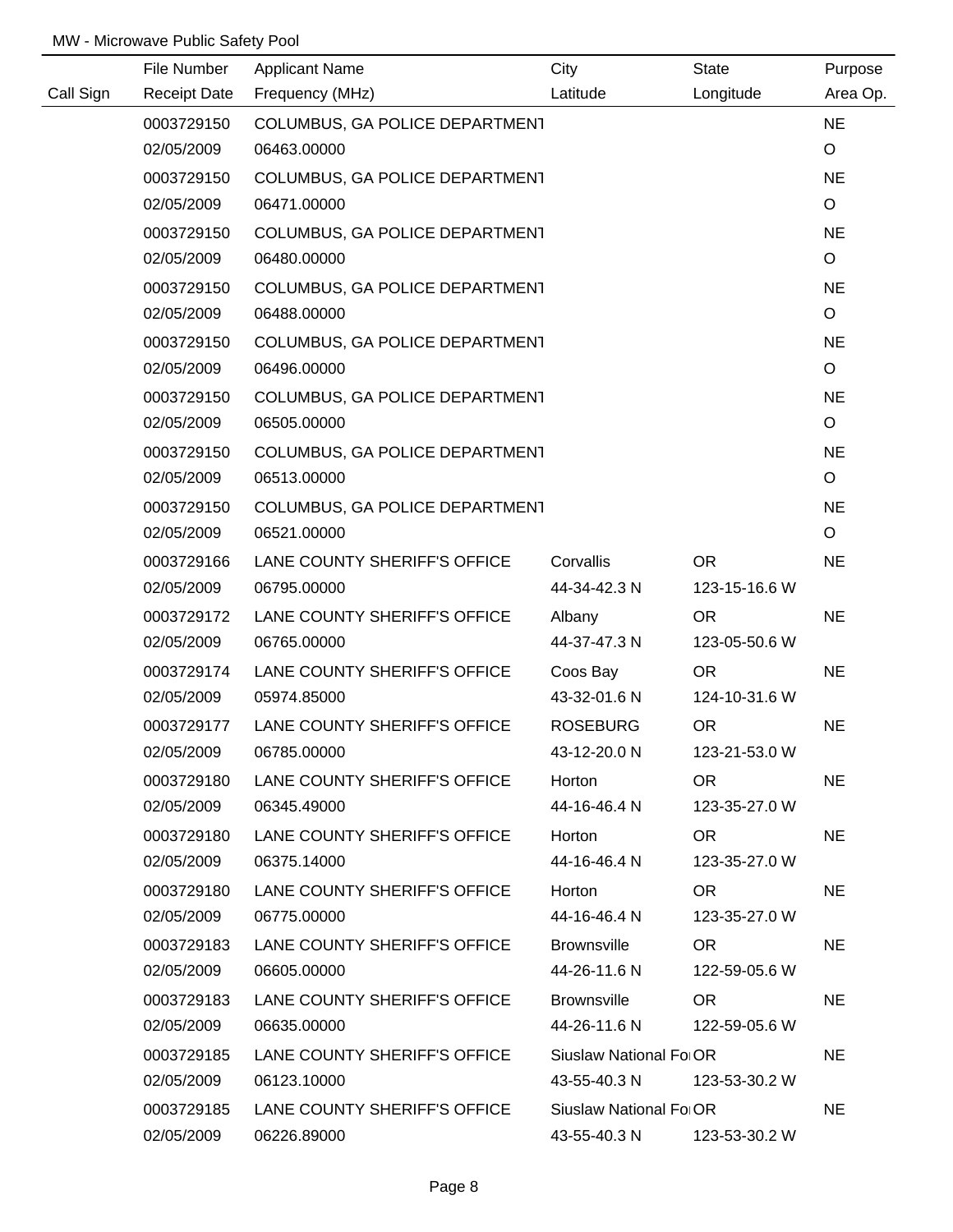|                | File Number              | <b>Applicant Name</b>                  | City         | <b>State</b>  | Purpose   |
|----------------|--------------------------|----------------------------------------|--------------|---------------|-----------|
| Call Sign      | <b>Receipt Date</b>      | Frequency (MHz)                        | Latitude     | Longitude     | Area Op.  |
|                | 0003729188               | LANE COUNTY SHERIFF'S OFFICE           | London       | <b>OR</b>     | <b>NE</b> |
|                | 02/05/2009               | 06625.00000                            | 43-31-19.8 N | 123-06-26.0 W |           |
|                | 0003729190               | LANE COUNTY SHERIFF'S OFFICE           | Heceta       | OR            | <b>NE</b> |
|                | 02/05/2009               | 06615.00000                            | 44-07-27.9 N | 124-00-46.4 W |           |
|                | 0003730970               | OKLAHOMA DEPARTMENT OF TRANSF WOODWARD |              | OK            | <b>NE</b> |
|                | 02/06/2009               | 06197.24000                            | 36-24-51.9 N | 099-32-52.6 W |           |
|                | 0003730970               | OKLAHOMA DEPARTMENT OF TRANSF WOODWARD |              | OK            | <b>NE</b> |
|                | 02/06/2009               | 06286.19000                            | 36-24-51.9 N | 099-32-52.6 W |           |
|                | 0003723516               | SEATTLE, CITY OF                       |              |               | <b>RO</b> |
| <b>WNTS649</b> | 02/02/2009               |                                        |              |               |           |
|                | 0003724116               | WASHINGTON, STATE OF: Department       |              |               | <b>RO</b> |
| WNET341        | 02/02/2009               |                                        |              |               |           |
|                | 0003724117               | WASHINGTON, STATE OF: Department       |              |               | <b>RO</b> |
| WNTA967        | 02/02/2009               |                                        |              |               |           |
|                | 0003724118               | WASHINGTON, STATE OF: Department       |              |               | <b>RO</b> |
| <b>KSY50</b>   | 02/02/2009               |                                        |              |               |           |
|                | 0003727577               | CLEVELAND, CITY OF                     |              |               | <b>RO</b> |
| <b>WNTU406</b> | 02/04/2009               |                                        |              |               |           |
|                | 0003727715               | CLEVELAND, CITY OF                     |              |               | <b>RO</b> |
| <b>WNTU407</b> | 02/04/2009               |                                        |              |               |           |
|                | 0003727716               | CLEVELAND, CITY OF                     |              |               | <b>RO</b> |
| <b>WNTU408</b> | 02/04/2009               |                                        |              |               |           |
|                | 0003727717               | CLEVELAND, CITY OF                     |              |               | <b>RO</b> |
| <b>WNTU409</b> | 02/04/2009               |                                        |              |               |           |
|                | 0003727718               | CLEVELAND, CITY OF                     |              |               | <b>RO</b> |
| WNTU410        | 02/04/2009               |                                        |              |               |           |
|                | 0003727720               | CLEVELAND, CITY OF                     |              |               | <b>RO</b> |
| WNTU411        | 02/04/2009               |                                        |              |               |           |
|                | 0003727721               | CLEVELAND, CITY OF                     |              |               | <b>RO</b> |
| <b>WNTU412</b> | 02/04/2009               |                                        |              |               |           |
|                | 0003727722               | CLEVELAND, CITY OF                     |              |               | <b>RO</b> |
| WNTU413        | 02/04/2009               |                                        |              |               |           |
|                | 0003727723               | CLEVELAND, CITY OF                     |              |               | <b>RO</b> |
| WNTU414        | 02/04/2009               |                                        |              |               |           |
|                | 0003727724               |                                        |              |               | <b>RO</b> |
| <b>WNTU415</b> | 02/04/2009               | CLEVELAND, CITY OF                     |              |               |           |
|                |                          |                                        |              |               | <b>RO</b> |
| WNTU416        | 0003727725<br>02/04/2009 | CLEVELAND, CITY OF                     |              |               |           |
|                |                          |                                        |              |               |           |